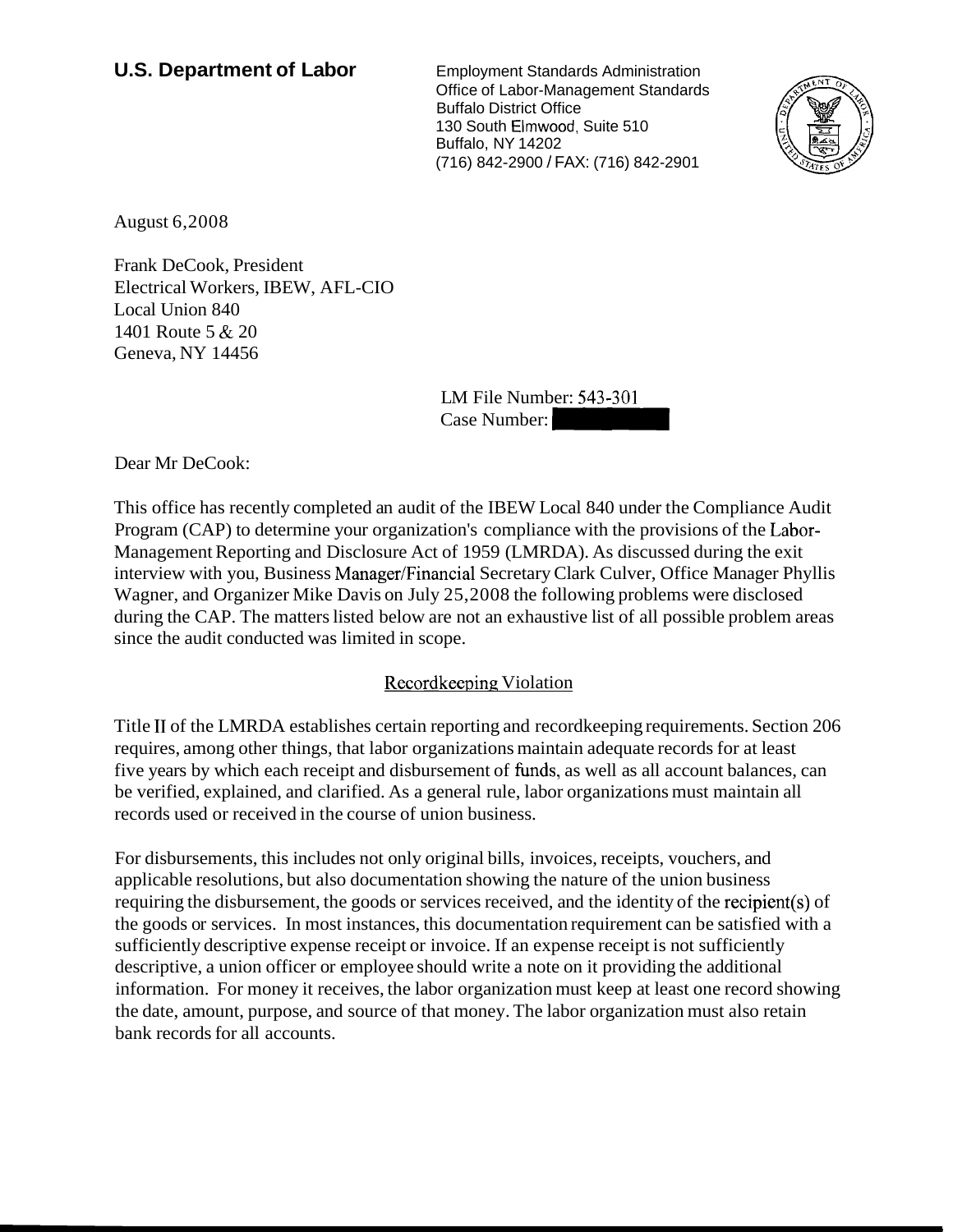Mr. Frank DeCook August 6,2008 Page 2 of 3

The audit of Local 840's 2007 records revealed the following recordkeeping violation:

Meal Expenses

Local 840 did not require officers and employees to submit itemized receipts for meal expenses totaling at least \$570. The union must maintain itemized receipts provided by restaurants to officers and employees. These itemized receipts are necessary to determine if such disbursements are for union business purposes and to sufficiently fulfill the recordkeeping requirement of LNIRDA Section 206.

Local 840 records of meal expenses did not always include written explanations of union business conducted or the names and titles of the persons incurring the restaurant charges. Credit card receipts by themselves are not adequate documentation of meal expenses. Union records of meal expenses must include written explanations of the union business conducted and the full names and titles of all persons who incurred the restaurant charges. Also, the records retained must identify the names of the restaurants where the officers or employees incurred meal expenses.

Based on your assurance that Local 840 will retain adequate documentation in the future, OLMS will take no further enforcement action at this time regarding the above violation.

# Reporting Violation

The audit disclosed a violation of LNIRDA Section 201 (b), which requires labor organizations to file annual financial reports accurately disclosing their financial condition and operations. The Labor Organization Annual Report Form LM-2 filed by Local 840 for fiscal year ending December 31, 2007, was deficient in that:

# General Reporting Errors

The local failed to report interest earned in 2006 on their LM-2 report for fiscal year ending December 31,2006. The interest earned in 2006 (approximately \$4.900) was instead reported on the 2007 LM-2 report. This resulted in Local 840's cash on hand and in banks at the end of 2006 and at the beginning of 2007 being underreported on the respective LM-2 reports.

I am not requiring that Local 840 file an amended LM report for 2006 and 2007 to correct the deficient items, but Local 840 has agreed to properly report the deficient items on all future reports it files with OLMS.